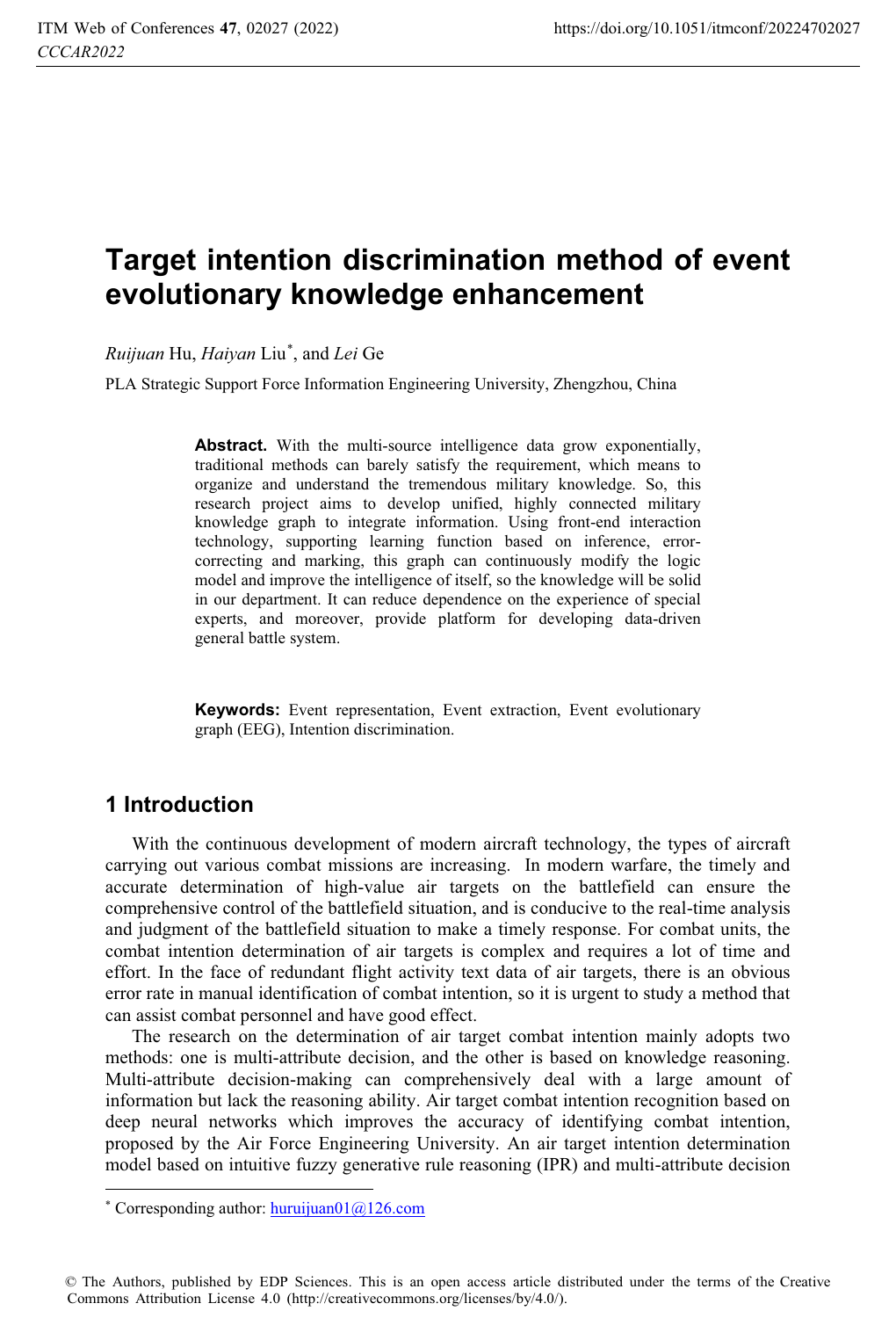making proposed by Dalian Naval Academy. Combining the advantages of multi-attribute decision making and knowledge reasoning, the accuracy of the results is improved, but the specific feasibility remains to be explored.

Event evolutionary graph (EEG) is a knowledge of logical logic commonly used to reveal the evolution laws and patterns between events. The rationality of the event graph to determine the operational intention of the air target is: first, the flight activity of the air target describes the flight activity of the event graph represents the relationship between the events of the flight target as a series of events with conformity relationship can be abstracted as a cause event, taking the operational intention as the outcome event, and the causal relationship between the two as the causal relationship between the events in the event graph. Application, mining the causality of the air target flight events and air target flight activities and combat intention, using the way of the graph intuitive display, can be applied to the air target flight activities and combat intention causal analysis, provides new analysis tools and ways, to provide support for predicting operational intention, and even can assist in predicting the change of air target flight activities.

This paper makes the following two key contributions: Constructing semantic representation models of flight activity events for aerial targets, defining domain typical and atypical events. We are among the first to propose constructing EEG for the task of air target combat intent determination.

### **2 The target intent determination framework of event evolutionary knowledge enhancement**

A framework to determines the goal of achieving event evolutionary knowledge enhancement is proposed. It includes four modules: event type detection, event extraction, EEG construction, and operational intention discrimination (see Figure 1).



**Fig. 1.** Target intent determination of event evolutionary knowledge enhancement.

#### **2.1 Formatting the title Event type detection**

Event trigger words are the most important features that determine the event type, so discovery of the event type can be equivalent to discovery of the event trigger words type. The types of events in the field of air target flight activity are found by extracting trigger words and clustering them, and the types of events found are the typical event types in the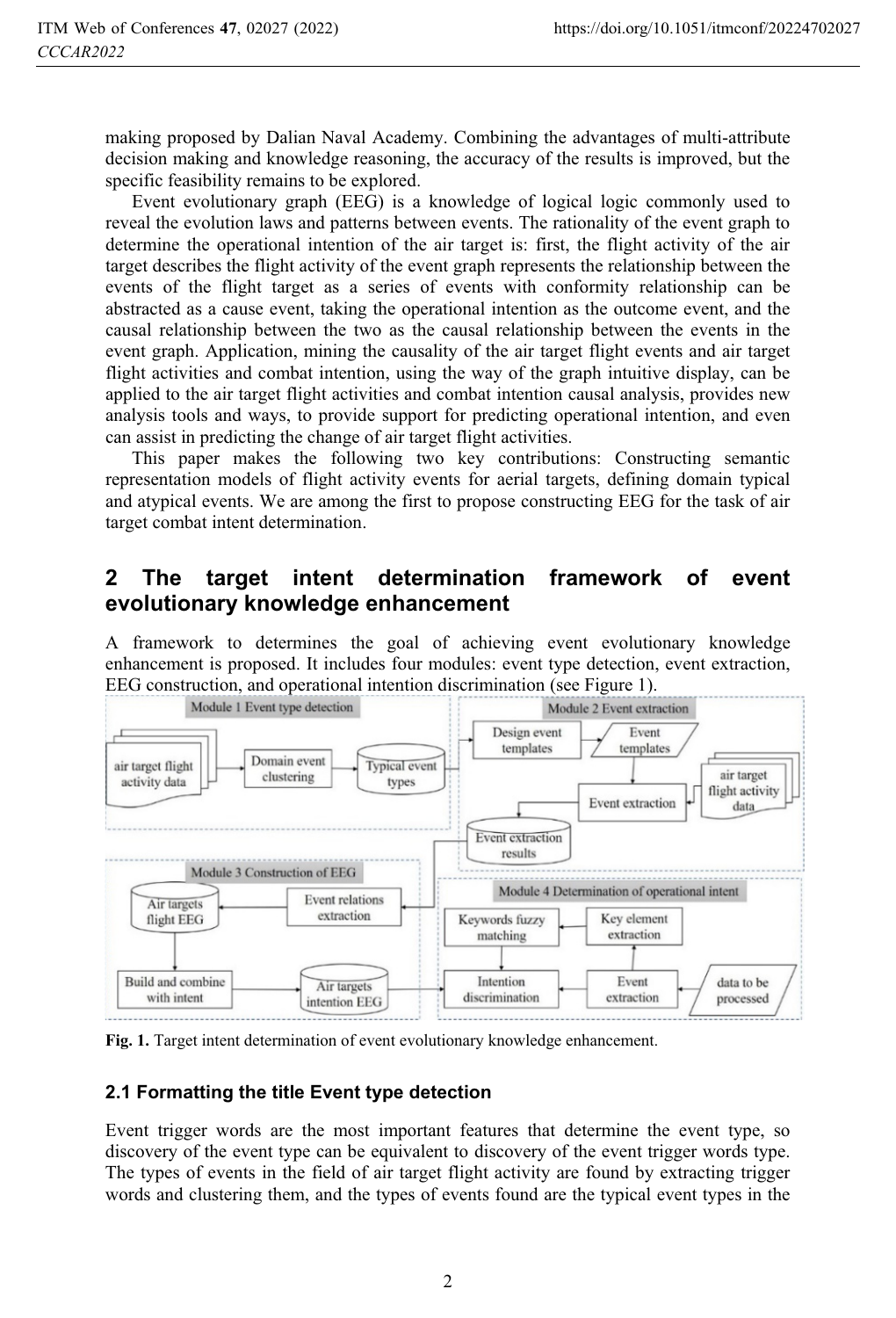field of air target flight activity, while the other event types are classified as the atypical event types in the field of air target flight activity.

The trigger words discovery process for typical events consists of three steps: trigger words extraction, trigger words filtering and trigger words clustering.

#### *2.1.1 Trigger words extraction*

The core of the trigger words extraction algorithm is to classify the text, word annotation and dependency parsing, and extract the verbs that act as important components in the sentence. The algorithm of trigger words extraction is shown followed.

**Algorithm** Trigger words extraction

**Input:** air target flight activity *text*; segment function *Segment ()*; semantic parsing function *Semantic();*extract doubles of SBV,VOB,COO function *Extract ()*

**Output:** candidate trigger words

- 1: *Sentences* <- Segment(*text*)
- 2: *Words* <- wordpos(*sentences*)
- 3: *Trigger words* <- [] // candidate trigger words set
- 4: **For each** *word* in *words* **do**
- 5: if *word* is verb
- 6: *Trigger words*. Add(*word*)
- 7: **End for**
- 8: *Semresults*<- Semantic (*sentences*)
- 9: *Doubles* [s1, s2]<- Extract(*semresults*) //extract SBV,VOB,COO doubles
- 10: **If** *doubles* in [SBV, VOB, COO] **then**
- 11: **if** *doubles*.s1 is verb **then**
- 12: *Trigger words*. Add *(doubles*.s1)
- 13: **Else**
- 14: *Trigger words*. Add *(doubles*.s2)
- $15 \cdot$  **End if**
- 16: **End if**
- 17: **Return** *Trigger Words*

#### *2.1.2 Trigger words filtering*

A large number of candidate trigger words can be obtained according to the trigger word extraction algorithm, but some noise data can filter the noise data in the set of candidate trigger words.

Filter rule 1: The verbs are divided into eight categories, namely, the system verb VX, the auxiliary verb VZ, the formal verb VF, the trend verb VQ, the supplementary verb VB, the general verb VG, the nominal verb VN, and the adverbial VD. Studies have found that, in the ACE 2005 corpus about 94% of the medium event-trigger words are general verbs or pronouns. Therefore, the general verbs and pronouns in the selected candidate triggers can be retained, and other types of verbs can be discarded.

Filter rule 2: The text data in the field of air target flight activity belongs to the field corpus, among which some words appear more frequently in this kind of text, and, to some extent, can represent the characteristics of the corpus in this field. When the extracted candidate trigger words are highly correlated with the field corpus, the events triggered by the trigger words are more likely to be typical events in the field.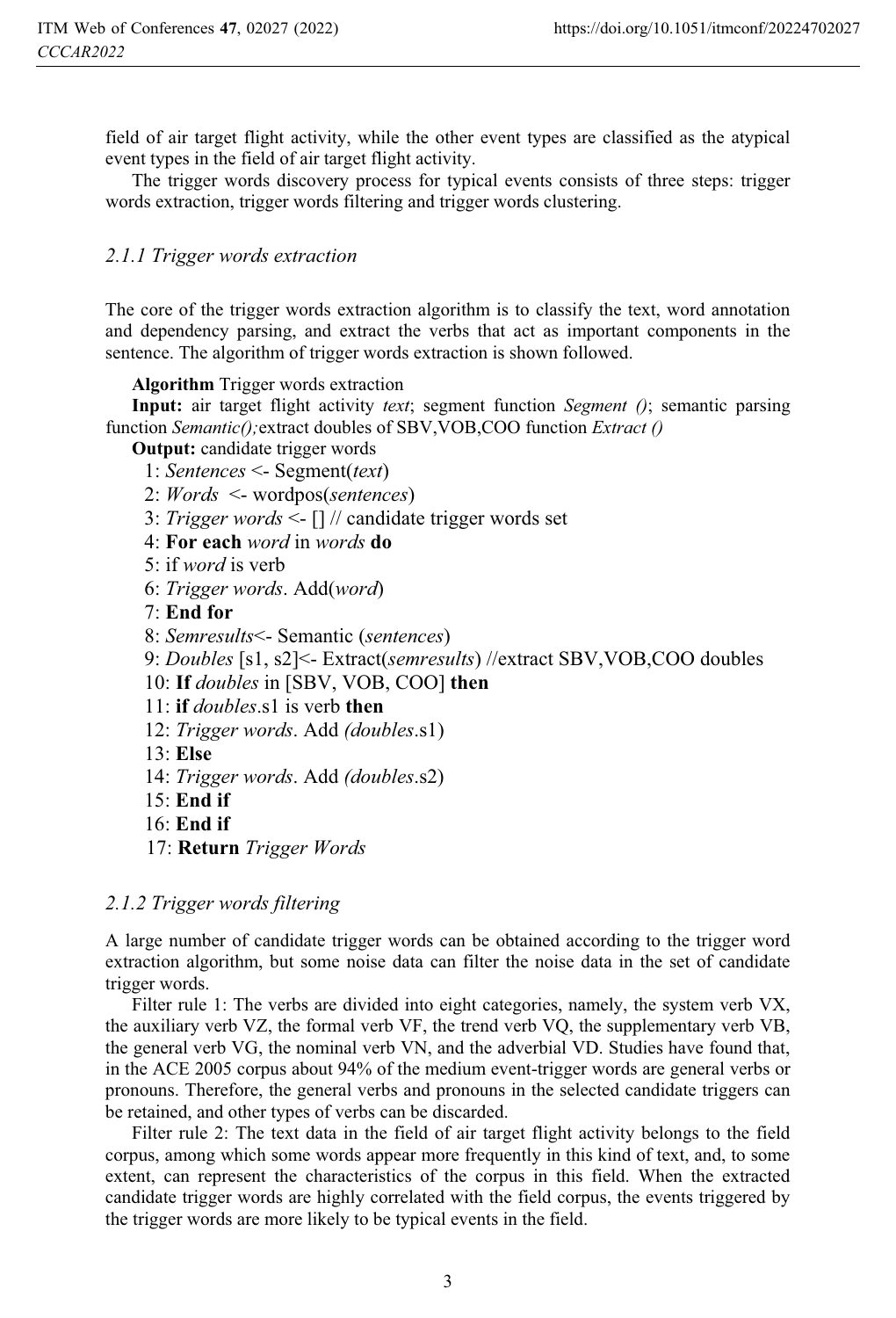This section uses domain correlation to reflect the correlation of the candidate trigger words to the field of aerial target flight activity, with the calculation formula shown in formula(1).

$$
DR(V) = \frac{Freq_p(V)}{Freq_G(V)}\tag{1}
$$

 $DR(V)$  is the value of the domain correlation of the candidate trigger word V.  $Freq_n(V)$  is the frequency that the candidate trigger word appears in the domain corpus, and  $Freq_G(V)$  is the frequency that the candidate trigger word appears in the general domain corpus.

### *2.1.3 Trigger words clustering*

The result of trigger word clustering is ultimately to get a typical event type, requiring classifying triggering words with the same meaning and usage. For the degree of similarity between the meaning and usage of the trigger word, the semantic similarity is described. This paper uses three methods to calculate the semantic similarity, namely: the word semantic similarity calculation based on the Synonymous Word Forest (extended version); Word semantic similarity calculation based on the semantic primitive concept of HowNet words and word semantic similarity calculation based on Word2Vec.

The semantic similarity calculation algorithm based on the Synonymous Word Forest uses the coding and structural characteristics of the synonym word forest to obtain the semantic similarity of words starting from the similarity and correlation of words. The similarity and correlation of words can better reflect the semantic similarity of words. The word semantic similarity calculation algorithm based on the HowNet word semantic origin concept excavates the number of all the two words and the same number of semantic elements with the help of HowNet. The Word2Vec-based word semantic similarity is calculated by vectorizing the trigger words and then obtaining the similarity of the trigger words based on the distance between the vectors.

Semantic similarity between any two candidate trigger words can be obtained in the above three ways. Considering the semantic similarity calculated in three ways, the words with high semantic similarity are grouped, and finally get various typical events and their event trigger words.

### **2.2 Event type detection**

### *2.2.1 Selection of typical events*

Three steps are commanded for the event extraction of typical events. First of all, identify the typical event templates and the matching algorithm, as well as recognize trigger words from the text. Secondly, Determine the event type from the trigger words and then draw the event elements form the event template. Finally, complete the typical event extraction.

Event type and event element definition. According to the typical event type of the air target flight activity found, the event template of the air target flight activity was defined by discussing and manually reading the event template of the typical activity type, namely the event type and the argument. Event types include takeoff, companion, flight, stop, arrival, general flight, deployment, circling and landing. For 8 typical events of the air target flight activity, the pattern is expressed as <trigger word; event element>, classifies the fighters present in various events as one, and the final event pattern is shown in Table 1.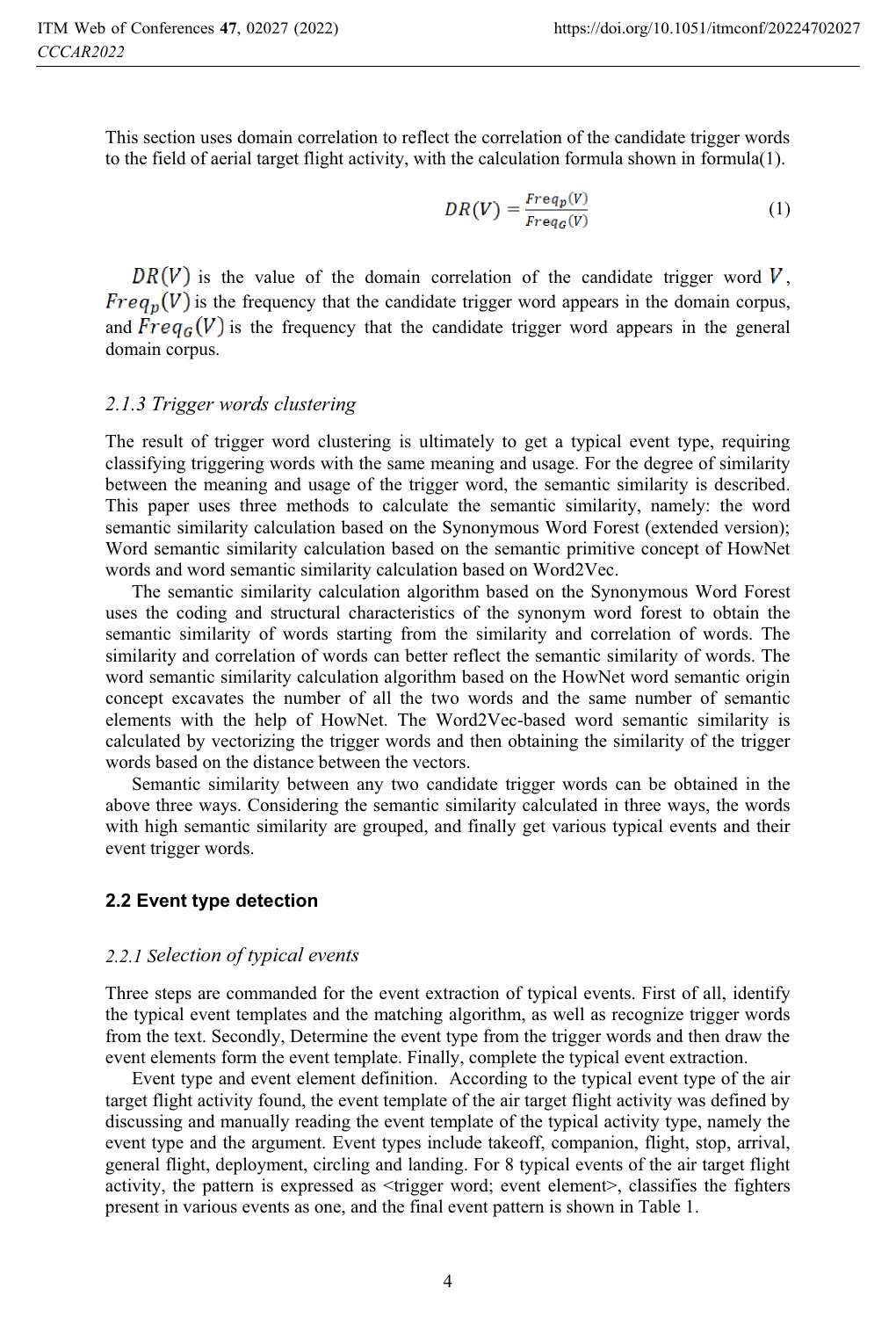| Event type      | Elements                                                   |
|-----------------|------------------------------------------------------------|
| takeoff         | time, takeoff place, takeoff aircraft                      |
| companion       | time, flight fighter, companion object, companion location |
| stop            | time, stop aircraft, stop place                            |
| arrival         | time, arrival of the aircraft, arrival place               |
| ordinary flight | time, flight fighter, flight location, flight direction    |
| deployment      | time, deployment of the aircraft, deployment location      |
| circling        | time, circling fighter, circling place                     |
| landing         | time, landing aircraft, landing place                      |

**Table 1.** Typical events templates.

## *2.2.2 Typical event extraction*

The identification of time can use named entities to identify combined pattern matching methods. Accurate named entity recognition task can be time recognition, combined with common forms of time expression for pattern matching. For the identification of sites, the method of naming entity identification is combined with pattern matching, taking the entities identified as sites and organization as sites, combined with the designed mode "taking xx as the take-off and landing ground", "flying over xx", etc. For the information extraction of fighter entities, mainly the fighter model, fighter call number, fighter number, number, etc. Here, the mode matching method is mainly used, considering the characteristics of various attributes, to select qualified letters and number strings, such as: the number is generally 6 or 7 digits, the middle of the model has a horizontal bar, etc.

Selection of atypical events**.** For atypical events in the field of air target flight activities, that is, flight activities that do not belong to typical event types, two methods based on syntactic analysis and semantic dependency will be used for event extraction. Determine the method for effect comparison.

Event extraction based on parsing. For atypical events, because there is no fixed pattern for which elements of the event in the text should have, you can use based on dependent syntactic analysis to obtain the main elements describing the event in the text by analyzing the relationship between the syntactic components. Existing Chinese text dependent syntax analysis includes 15 dimensions, Subject-Predicate relation (SBV), verb-object relationship (VOB), inter-object relation (IOB), fore-object language(FOB), concurrently (DBL), definite relationship (ATT), medium structure (ADV), dynamic structure (CMP), parallel (COO), mediation (POB), left attachment (LAD), right attachment (RAD), independent structure (IS), punctuation (WP), and core relationship (HED).

Draw the trigger words and event elements of atypical events based on dependent syntactic analysis, set the core words according to the dependent syntactic analysis results, the core word is the predicate of the sentence; then draw the subject and object in the dependent syntactic analysis results, and combine the attributives of the two components as the elements of the event. Take a Chinese sentence for example, "A C-17 transport aircraft has entered Jordanian airspace". The dependent syntactic analysis structure is shown in Figure 2. The core word is "enter"; the subject is "transport aircraft"; the predicate is "airspace"; the subject and predicate combined attributive component (ATT) get the event element is " A C-17 transport aircraft ", "Jordanian airspace ". The final event drawn was  ${(A C-17 transport aircraft)}; (enter); (Jordanian airspace)}.$ 

Event extraction based on Semantic Dependency. Semantic dependency parsing (SDP) focuses on analyzing the semantic association between language units, which can directly obtain the deep semantic information of sentences without being affect-ed by syntactic structure. Take a Chinese sentence for example, " The HC-130J search and rescue aircraft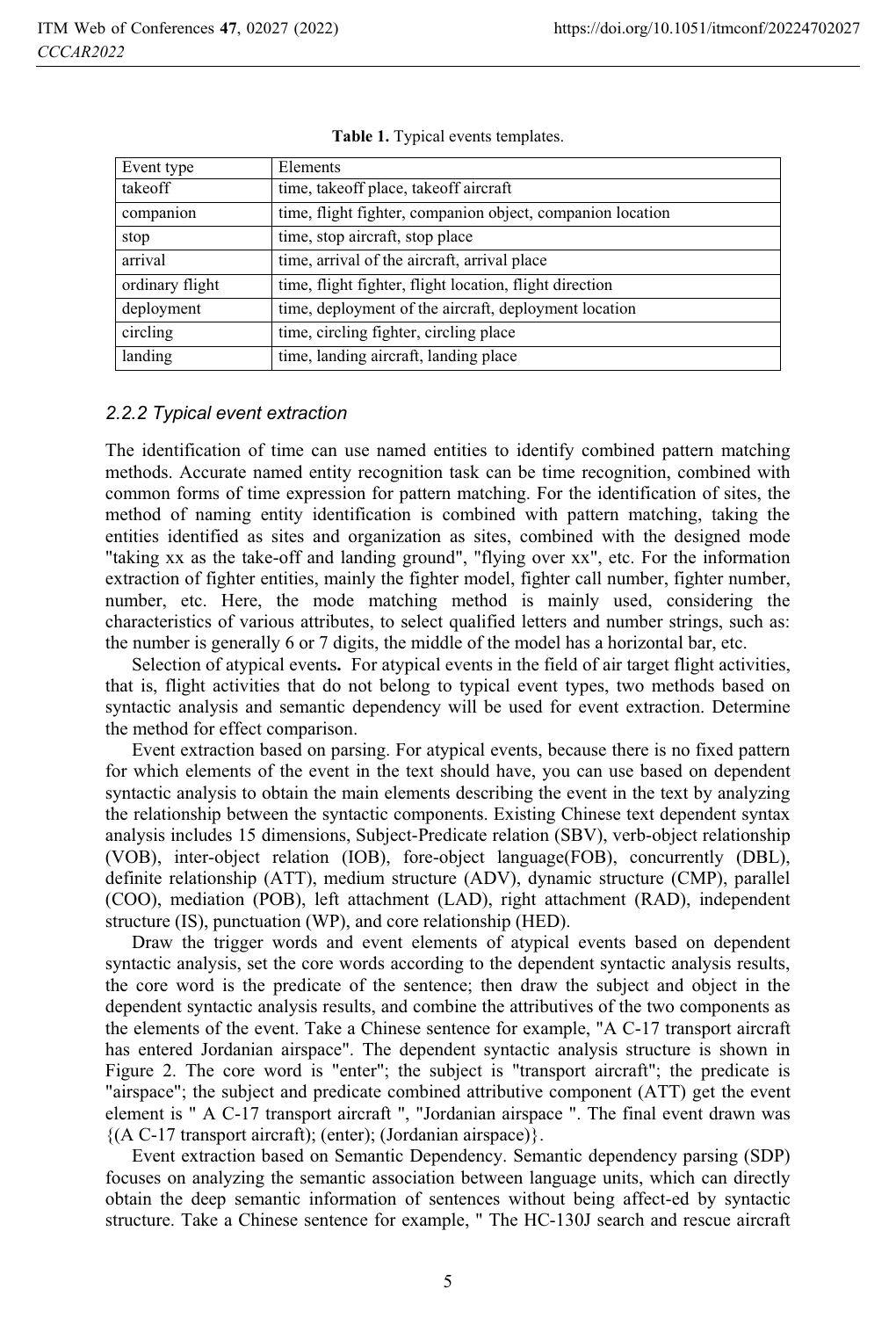ended its military actions in Iraq", Semantic dependency analysis result is shown follows(see Figure 3).



**Fig. 2.** A Chinese sentence example of dependency parsing.



**Fig. 3.** A Chinese example of semantic dependency parsing.

The root node is "action". Including party relationship (EXP) and patient relationship (rPat), you can extract "aircraft" and "end". The character with name modification (Nmod) can be extracted from "  $HC-130J$  ". The final extraction result is  $\{ (HC-130 \text{ aircraft}); (end);$ (actions)}.

# *2.2.3 Comparison of two algorithms*

Semantic dependency performs better in analyzing the semantics of sentences. To some extent, syntactic dependency pays more attention to the role of non notional words in sentence structure analysis, while semantic dependency is derived from argument relationship, and pays more attention to notional words with direct semantic relevance. And semantic dependency analysis is related to semantic role annotation, which has a richer structural relationship.

#### **2.3 Construction of EEG**

# *2.3.1 Construction of air target flight activities EEG*

The construction of the air target flight activities EEG is divided into three parts. The first part is to uniquely number all events so that each event can be represented by its number; the second part is to give the event relationship; the third part is the storage and visualization of the air target flight activities graph.

Step 1 Event number. Based on the results of the event extraction, on the basis of the result file, the new "id" attribute as the unique identification of the air target flight activity event, the value of the typical event "id" attribute is the serial number of each line of data in the result file, the value of the atypical event "id" is based on the last id value of the typical event, increasing in order from top to bottom.

Step 2 Event Relationship. For the extracted event results, the Tag attribute equally indicates a consistent relationship between events. Aggregating events with the same tag attribute in sequential order to get multiple (id1, id2) two-tuples.

Step 3 Contingency atlas storage and visualization. The Neo4j graph database is used to store and visualize the aerial target flight activity graph. The event atlas storage is divided into two steps: the first step is the event node storage, which divides the event results extracted in chapter 2 according to the event type. One event type is divided into a separate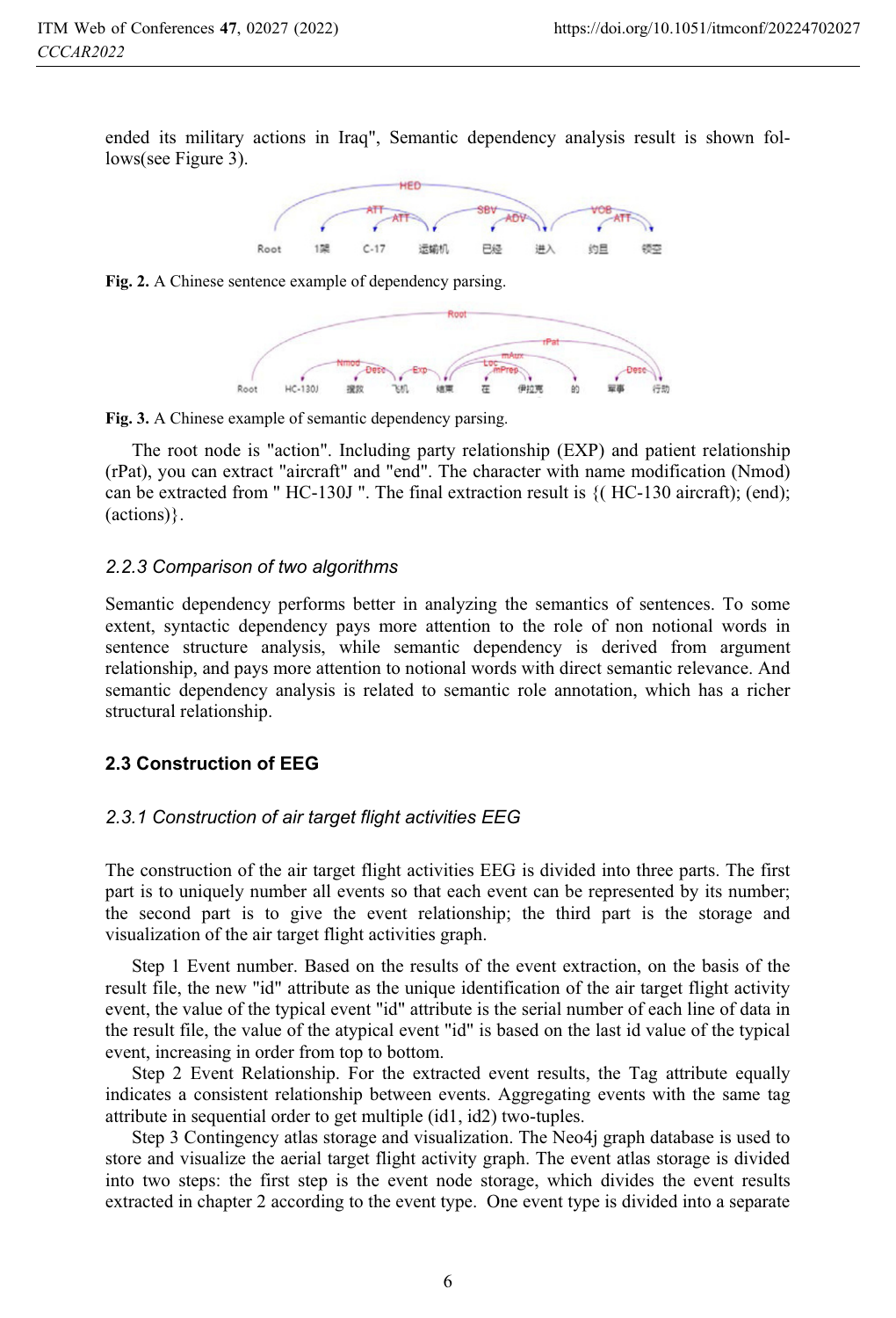csv table, and then uses the Cypher statement to create the event node; the second step uses the Cypher statement to match the event relation-ship node.

## *2.3.2 Construction of air target combat intention EEG*

According to the constructed aerial target flight activity graph, merger, operational intention association, confidence giving and other operations, so as to finally generate the aerial target operational intention graph.

Node merger. The combat intention of air targets is generally related to the model of the fighter and the location of the fighter activity, while time, call sign, number, number and other attributes play a little role. Therefore, so when the merger of event nodes is conducted, only three important attributes of event type, fighter type and activity site are retained. Association of combat intention. Create the combat intention node first, and then match the flight activity event node and the combat intention node according to the relationship data between the existing flight activity event and the combat intention. Confidence giving. The calculation of confidence includes the cis-bearing relationship confidence calculation between flight activity event nodes and the causal relationship confidence calculation between flight activity event nodes and operational intent. The calculation method of the relationship confidence is mainly to take the method of counting. According to the event id relationship tuples obtained in the previous section, the same event node points to other event nodes, and then seek the ratio to obtain weights. Cause relation confidence is similar to the things above.

#### **2.4 Discrimination of combat intention**

The combat intention discrimination method based on the air target combat intention EEG gives priority to the combat intention discrimination based on the constructed operational intention graph. If you fail to match to the battle intent node, the key-words will be vaguely matched.

Principles of combat intention discrimination. The principles of intention discrimination are operational intention discrimination according to the operational intention EEG and Key words fuzzy matching.

Cypher statement generation is mainly about matching event type, model, location and other elements in selected structured events according to specific regular ex-pressions, and finally spliced into Cypher statements. Node matching: Use the generated Cypher statement to match the operational intent in the operational intent atlas.

When the combat intention chart fails to match the combat intention, the combat intention matching is replaced by keyword fuzzy matching. The core of keyword fuzzy matching of combat intention is to determine the fuzzy statistics of keywords and combat intention of certain event elements based on experience and human psychological process.

## **3 Experiment**

#### **3.1 Style and spacing dataset description**

The experiment used the Chinese text data of open-source air target flight activities obtained from the Internet. The data used in the typical event discovery and event extraction process was the US Air Force and Navy air target flight activity data in January 2020, and February US Air Force Navy air target flight activity data was used to discriminate the intent.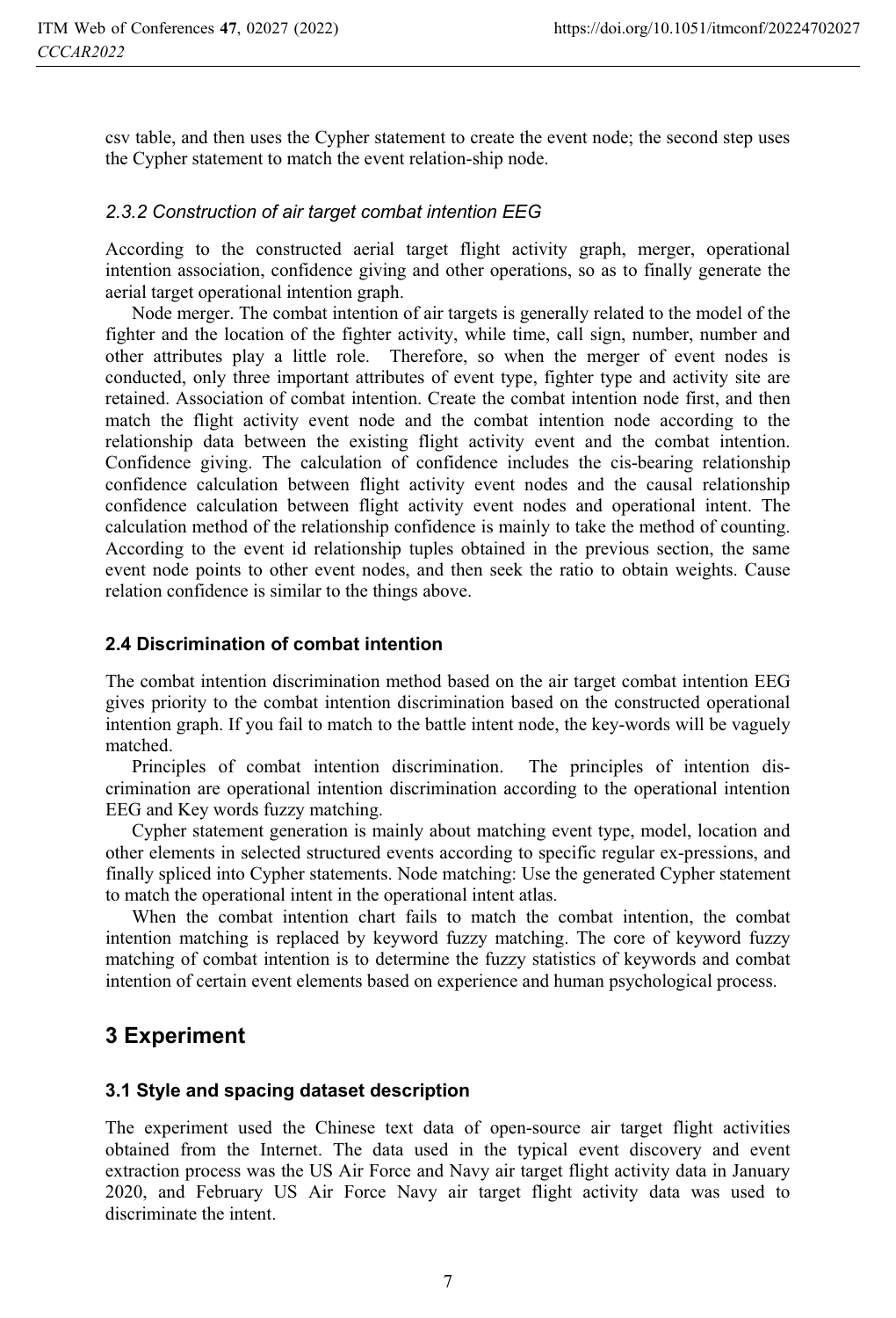#### **3.2 Results and analysis**

Discovery results and analysis of typical event types. Typical event type discovery experiments were performed following four steps: trigger word extraction, filtering, clustering, and extension. The selection of activity data from US air Force and naval air targets in January yielded 64 candidates. After the first verb fine categorization rule, 23 abnormal verbs, other verbs, etc were filtered out, and 41 general verbs and verb-noun verbs were retained. The domain correlation is calculated for 41 words. When calculating the field correlation, the modern Chinese corpus of the National Language Commission is used. Some of the words not stored in the modern Chinese corpus were corrected, and the domain correlation was directly set to 1. This was then sorted, and the first 15 words were selected as the final trigger candidates. The 15 final candidate trigger words are shown in Figure 4.

The final candidate trigger word combination, and according to the three algorithms to find semantic similarity finally consider three semantic similarity and control air target flight activity data, will trigger word clustering and determine eight typical event types, in order to perfect the air target flight activity typical events trigger word set, using Synonyms project to expand the trigger words. The final extraction yielded 341 typical events and 21 atypical events, including partial abnormal events. Constructed air target combat intention EEG(see Figure 5).

Combat intention discrimination results and analysis. The combat intention is determined based on the combat intention graph, and the generated Cypher statement is: MATCH(a: takeoff{type:'KC-10A'})-[r1:sequence]->(b: normal flight{type:'KC-10A'})-[r2:cause]->(c: combat intention) WHERE (a.location CONTAINS ' U.A.E, Dahaf base ' OR ' UAE, Dahafra base ' CONTAINS a.location) AND (b.location CONTAINS ' Over Iraq ' OR ' Over Iraq ' CONTAINS b.location) RETURN (c.type).



**Fig. 4.** Trigger words and domain correlation degree.



**Fig. 5.** A part of air target combat intention EEG.

Test using US Air Force Navy air target flight activity data for February. According to the results, the accuracy of combat intention discrimination based on the event logic graph is 90%. Among them, 11 data can match to the nodes in the logic graph with an accuracy of 90. 91%, and 39 data cannot match to the nodes. The combat intention is determined by fuzzy matching, and the accuracy containing correct results is 89. 7%. It is reasonable to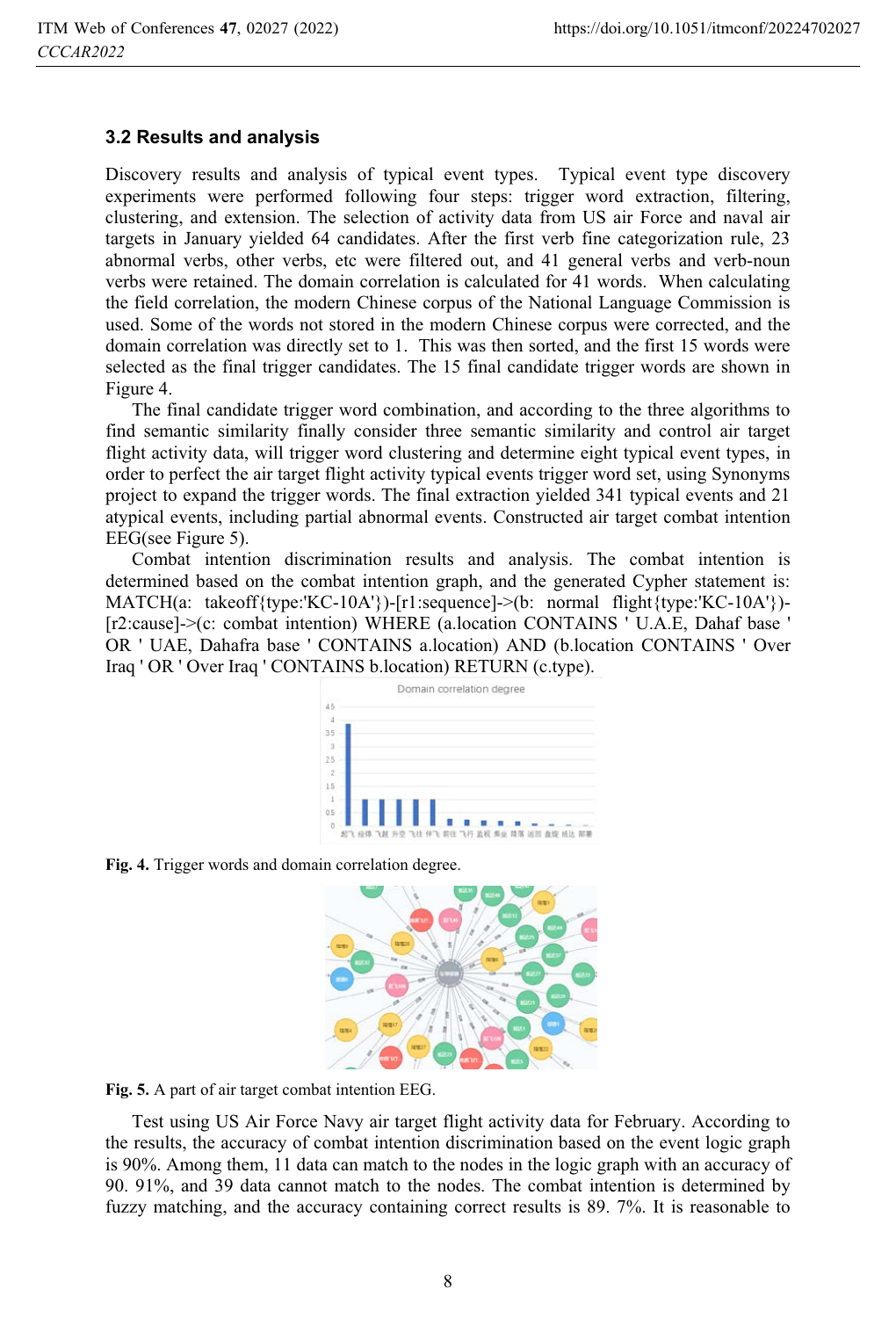speculate that if the event graph is larger and contains more information, the discrimination of combat intention will be more accurate. Assuming that it does not match the operational intention on the air target flight activity graph, its key elements are drawn: 'reconnaissance aircraft', ' Over Persian Gulf ', and its operational intention is ' reconnoitre Iran' according to the affiliation table. Combining the experience of relevant fighters and research on textual data yielded the affiliation of the event elements keywords and operational intent as shown in Tables 2,3and 4.

| Event type | Intention                             |
|------------|---------------------------------------|
| deployment | military deployment, military support |
| circling   | reconnoitre                           |
| companion  | refueling pilot, refueling            |

| <b>Table 2.</b> The relationship of event type and operational intention. |  |  |
|---------------------------------------------------------------------------|--|--|
|                                                                           |  |  |

| Table 3. The relationship of air flight type and operational intention. |               |  |
|-------------------------------------------------------------------------|---------------|--|
| Typical events                                                          | Trigger words |  |

| I ypical events          | Trigger words                          |
|--------------------------|----------------------------------------|
| transport plane          | Transportation personnel and materials |
| refueller                | Refueling, refueling and pilotage      |
| trainer                  | Military training and drill            |
| fighter                  | Military deterrence                    |
| Special Mission Aircraft | reconnoitre                            |

| Table 4. The relationship of location and operational intention. |  |  |
|------------------------------------------------------------------|--|--|
|------------------------------------------------------------------|--|--|

| Location                  | Intention                |
|---------------------------|--------------------------|
| East and South China Seas | Reconnoitre China        |
| Over Korea                | Reconnoitre Korea        |
| Over the Persian Gulf     | Reconnoitre Persian Gulf |
| the Baltic                | Reconnoitre Russia       |
| Cyprus                    | Reconnoitre Cyprus       |

## **4 Related Work**

Event atlas can be used for downstream tasks, such as knowledge management, reasoning and auxiliary decision-making, recommendation system, knowledge questions and answer tasks, to help improve the effect of specific tasks. In recent years, the field event graph mainly includes the political field, the national security for situation awareness, the financial field, etc. Script event prediction requires that given the context of an event, select from the candidate list the event most likely to happen next. Typical scripting event prediction methods include event-pair-based methods and event-chain-based PairLSTM. Despite the certain success of these methods, the rich connectivity information between events is still underutilized. In order to make better use of the dense connection information between events, Zhongyang Li etc used a scalable GNN model to construct the narrative theorem graph, and then performed the network representation learning on this graph to make the event prediction more efficiently. This method is based on the Gated Graph Neural Networks (GGNN) model, which is only calculated on a small-scale correlation subgraph at a time. The model can also be applied to other network representation learning tasks. Literature modeled the sequence of events using RNN-based event encoders and neighbor aggregators that aggregate information about each moment entity connected to its neighbors through a relationship to predict the object event corresponding to the subject